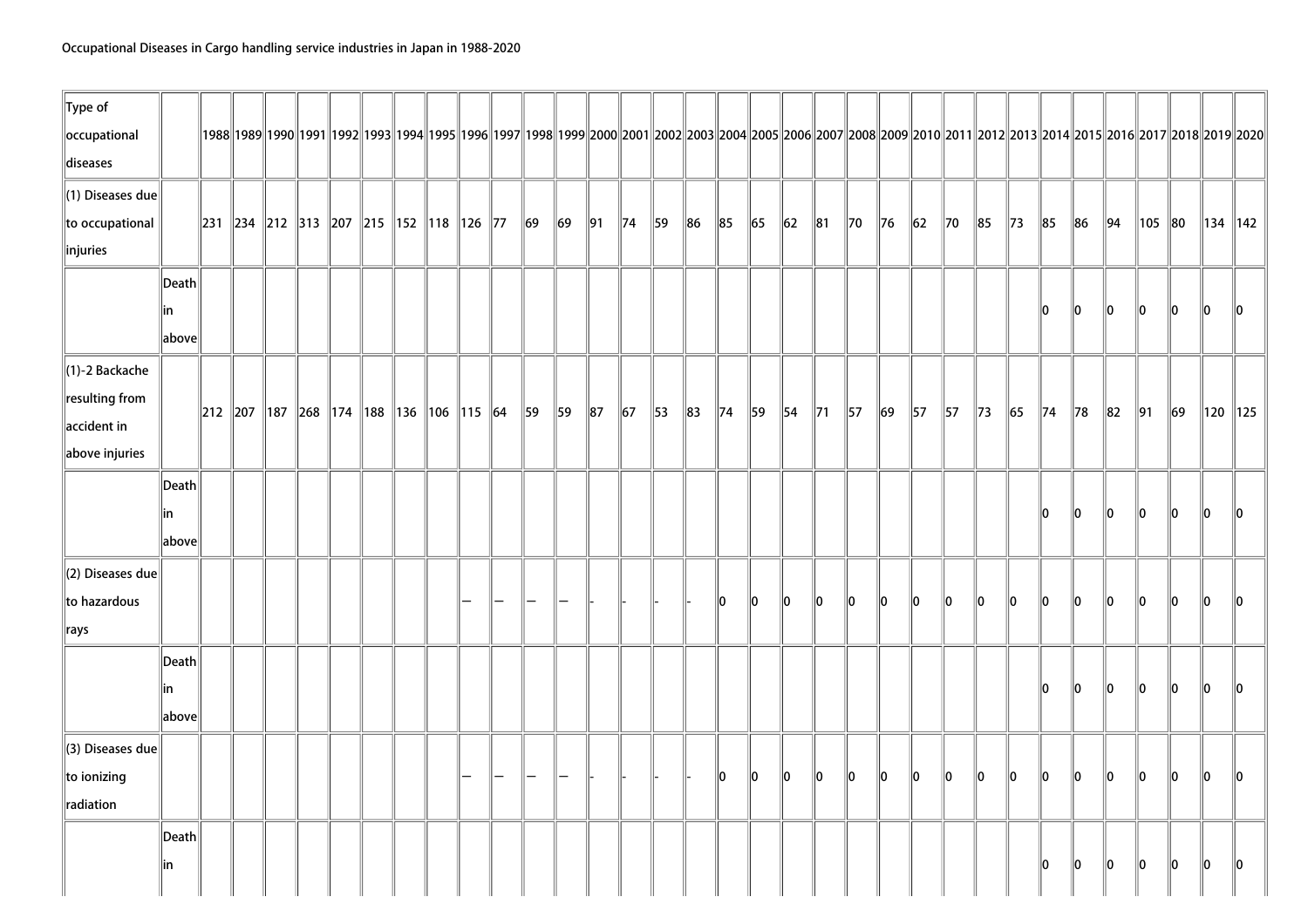|                          | $\ $ above $\ $       |               |               |         |               |               |               |               |               |               |               |               |               |         |             |           |           |               |               |               |               |                |         |                |           |       |    |                |               |                |                |          |                |               |
|--------------------------|-----------------------|---------------|---------------|---------|---------------|---------------|---------------|---------------|---------------|---------------|---------------|---------------|---------------|---------|-------------|-----------|-----------|---------------|---------------|---------------|---------------|----------------|---------|----------------|-----------|-------|----|----------------|---------------|----------------|----------------|----------|----------------|---------------|
| $\ $ (4) Diseases due    |                       |               |               |         |               |               |               |               |               |               |               |               |               |         |             |           |           |               |               |               |               |                |         |                |           |       |    |                |               |                |                |          |                |               |
| $\ $ to abnormal         |                       |               |               |         |               |               |               |               |               | —             | —             | -             |               |         |             |           |           | 10            | 10            | $\ 0\ $       | 10            | 10             | 10      | 10             | 10        | 10    | 10 | 10             | 10            | 10             | 10             | 10       | 10             | $\ 0\ $       |
| atmospheric              |                       |               |               |         |               |               |               |               |               |               |               |               |               |         |             |           |           |               |               |               |               |                |         |                |           |       |    |                |               |                |                |          |                |               |
| $\ $ pressure            |                       |               |               |         |               |               |               |               |               |               |               |               |               |         |             |           |           |               |               |               |               |                |         |                |           |       |    |                |               |                |                |          |                |               |
|                          | $ \mathsf{Death} $    |               |               |         |               |               |               |               |               |               |               |               |               |         |             |           |           |               |               |               |               |                |         |                |           |       |    |                |               |                |                |          |                |               |
|                          | in                    |               |               |         |               |               |               |               |               |               |               |               |               |         |             |           |           |               |               |               |               |                |         |                |           |       |    | 10             | 10            | 10             | 10             | 10       | 10             | 10            |
|                          | above                 |               |               |         |               |               |               |               |               |               |               |               |               |         |             |           |           |               |               |               |               |                |         |                |           |       |    |                |               |                |                |          |                |               |
| $\ $ (5) Diseases due    |                       |               |               |         |               |               |               |               |               |               |               |               |               |         |             |           |           |               |               |               |               |                |         |                |           |       |    |                |               |                |                |          |                |               |
| $\ $ to abnormal         |                       | $\parallel$ 2 | $\parallel$ 3 | $\ 2\ $ | $\parallel$ 4 | $\parallel$ 3 | $\parallel$ 1 | $\parallel$ 3 | $\parallel$ 5 | $\parallel$ 3 | $\parallel$ 1 | ∥4            | 4             | $\ 2\ $ | $\parallel$ | $\vert$ 6 | $\vert$ 6 | $\parallel$ 3 | $\ 2\ $       | $\parallel$ 5 | $\parallel$ 5 | $\parallel$ 12 | $\ 2\ $ | $\parallel$ 12 | $\vert$ 6 | $\ 8$ | 10 | $\parallel$ 14 | $\parallel$ 4 | $\ 24$         | $\parallel$ 17 | $\ 23\ $ | $\parallel$ 22 | $\ 20$        |
| $\parallel$ temperature  |                       |               |               |         |               |               |               |               |               |               |               |               |               |         |             |           |           |               |               |               |               |                |         |                |           |       |    |                |               |                |                |          |                |               |
|                          | $\vert$ Death $\vert$ |               |               |         |               |               |               |               |               |               |               |               |               |         |             |           |           |               |               |               |               |                |         |                |           |       |    |                |               |                |                |          |                |               |
|                          | in                    |               |               |         |               |               |               |               |               |               |               |               |               |         |             |           |           |               |               |               |               |                |         |                |           |       |    | 2              | 10            | 10             | 10             | 2        | 10             | 10            |
|                          | above                 |               |               |         |               |               |               |               |               |               |               |               |               |         |             |           |           |               |               |               |               |                |         |                |           |       |    |                |               |                |                |          |                |               |
| $\ $ (5)-2 Heat          |                       |               |               |         |               |               |               |               |               |               |               |               |               |         |             |           |           |               |               |               |               |                |         |                |           |       |    |                |               |                |                |          |                |               |
| stroke in above          |                       |               |               |         |               |               |               |               |               |               |               |               |               |         |             |           |           |               |               |               |               |                |         |                |           |       |    | 16             | $\ 0\ $       | $\parallel$ 19 | 13             | 22       | 16             | 14            |
| abnormal                 |                       |               |               |         |               |               |               |               |               |               |               |               |               |         |             |           |           |               |               |               |               |                |         |                |           |       |    |                |               |                |                |          |                |               |
| $\parallel$ temperature  |                       |               |               |         |               |               |               |               |               |               |               |               |               |         |             |           |           |               |               |               |               |                |         |                |           |       |    |                |               |                |                |          |                |               |
|                          | $\vert$ Death $\vert$ |               |               |         |               |               |               |               |               |               |               |               |               |         |             |           |           |               |               |               |               |                |         |                |           |       |    |                |               |                |                |          |                |               |
|                          | in                    |               |               |         |               |               |               |               |               |               |               |               |               |         |             |           |           |               |               |               |               |                |         |                |           |       |    | 12             | 10            | $\ 0\ $        | 10             | 12       | 10             | 10            |
|                          | above                 |               |               |         |               |               |               |               |               |               |               |               |               |         |             |           |           |               |               |               |               |                |         |                |           |       |    |                |               |                |                |          |                |               |
| $\ $ (6) Ear diseases    |                       |               |               |         |               |               |               |               |               |               |               |               |               |         |             |           |           | 10            | 10            | ∥1            | 10            | 10             | 10      | 10             | 10        | 10    | 10 | llo            | ∥o            | $\ 0\ $        | 10             | 10       | 10             | $\ 0\ $       |
| due to noise             |                       |               |               |         |               |               |               |               |               |               |               |               |               |         |             |           |           |               |               |               |               |                |         |                |           |       |    |                |               |                |                |          |                |               |
|                          | $\ $ Death $\ $       |               |               |         |               |               |               |               |               |               |               |               |               |         |             |           |           |               |               |               |               |                |         |                |           |       |    |                |               |                |                |          |                |               |
|                          | ∥in                   |               |               |         |               |               |               |               |               |               |               |               |               |         |             |           |           |               |               |               |               |                |         |                |           |       |    | 10             | $\ 0\ $       | $\ 0\ $        | 10             | 10       | 10             | 10            |
|                          | above                 |               |               |         |               |               |               |               |               |               |               |               |               |         |             |           |           |               |               |               |               |                |         |                |           |       |    |                |               |                |                |          |                |               |
| $\Vert$ (7) Diseases due |                       |               |               |         |               |               |               |               |               |               |               |               |               |         |             |           |           |               |               |               |               |                |         |                |           |       |    |                |               |                |                |          |                |               |
| $\ $ to factors other    |                       |               |               |         |               |               |               |               |               |               | $-$           | $\parallel$ 2 | $\parallel$ 2 |         |             |           |           | 10            | $\parallel$ 1 | $\ 0\ $       | 10            | 10             | 10      | ∥1             | 10        | 10    | 10 | $\ 0\ $        | 10            | 10             | 10             | 10       | 10             | $\parallel$ 1 |
| than (2) to (6)          |                       |               |               |         |               |               |               |               |               |               |               |               |               |         |             |           |           |               |               |               |               |                |         |                |           |       |    |                |               |                |                |          |                |               |
|                          | $\ $ Death $\ $       |               |               |         |               |               |               |               |               |               |               |               |               |         |             |           |           |               |               |               |               |                |         |                |           |       |    |                |               |                |                |          |                |               |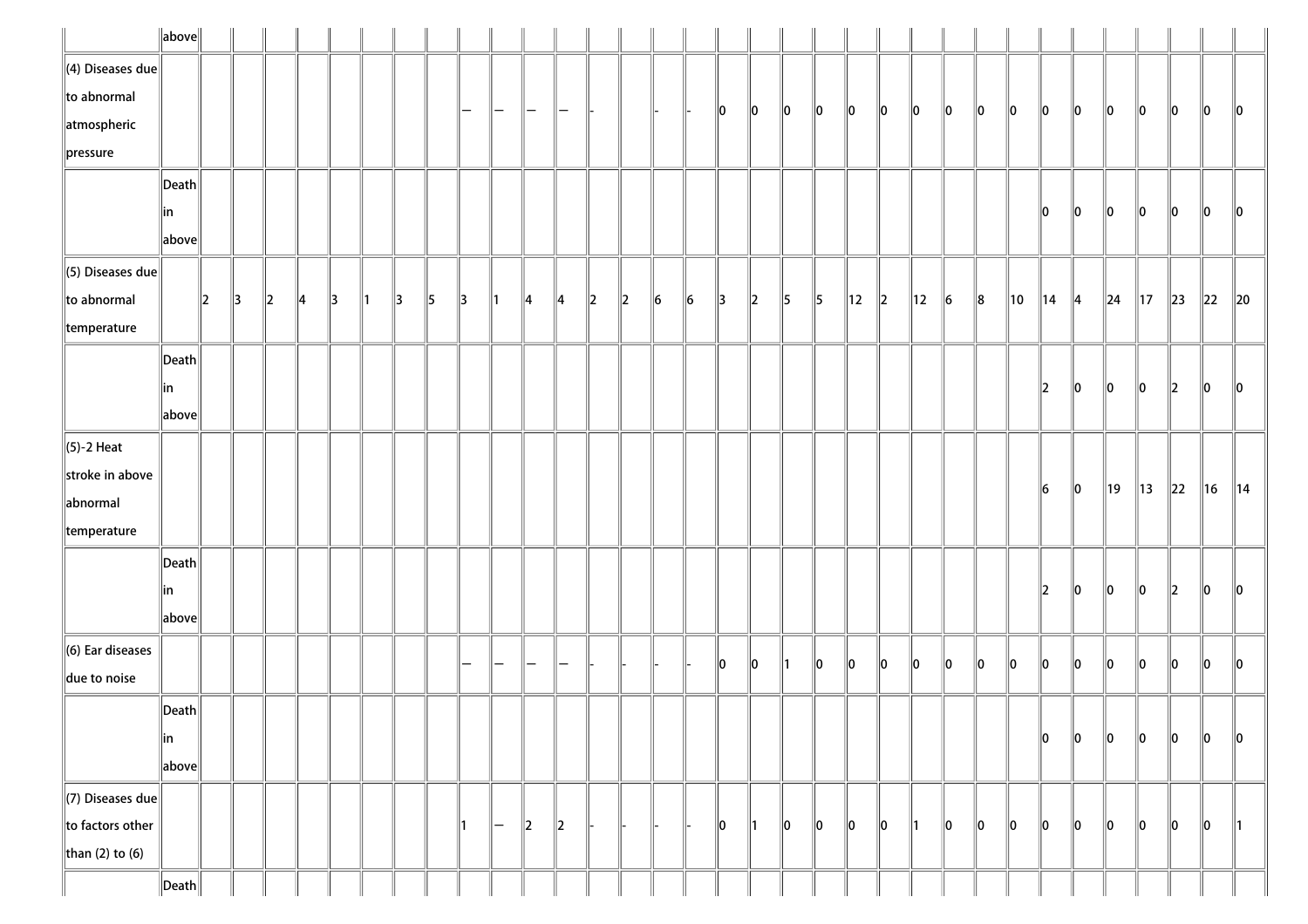|                                                                                                                                       | $\parallel$ in<br>$\ $ above $\ $               |               |                |                |               |                          |               |               |               |                   |               |                                |                   |               |               |               |               |                          |               |             |         |               |    |         |    |         |    | 10        | 10            | $\ 0\ $       | 10            | $\parallel$ 0 | 10 | $\parallel$ 0 |
|---------------------------------------------------------------------------------------------------------------------------------------|-------------------------------------------------|---------------|----------------|----------------|---------------|--------------------------|---------------|---------------|---------------|-------------------|---------------|--------------------------------|-------------------|---------------|---------------|---------------|---------------|--------------------------|---------------|-------------|---------|---------------|----|---------|----|---------|----|-----------|---------------|---------------|---------------|---------------|----|---------------|
| $\ $ (8) Diseases of<br>locomotion and<br>$\parallel$ internal organs                                                                 |                                                 | $\parallel$ 2 | $\parallel$ 3  | $\parallel$ 1  | $\parallel$ 1 | ∥1                       | ∥1            |               | 13            | $\parallel$ 3     | $\parallel$ 3 | $\ 2\ $                        | $\ 2\ $           | $\ 2\ $       |               | ∥1∶           | $\parallel$ 1 | $\ 0\ $                  | $\parallel$ 3 | 10          | 11      | 3             | 13 | 13      | 12 | $\ 2\ $ | 2  | $\vert$ 2 | 5             | 10            | 16            | 11            | 3  | 5             |
| $\parallel$ due to heavy<br>$\ $ and excessive<br>work load                                                                           |                                                 |               |                |                |               |                          |               |               |               |                   |               |                                |                   |               |               |               |               |                          |               |             |         |               |    |         |    |         |    |           |               |               |               |               |    |               |
|                                                                                                                                       | $\vert$ Death $\vert$<br>∥in<br>$\ $ above $\ $ |               |                |                |               |                          |               |               |               |                   |               |                                |                   |               |               |               |               |                          |               |             |         |               |    |         |    |         |    | 10        | 10            | 10            | 10            | 10            | 10 | 10            |
| $\Vert(9)\Vert$<br>  Occupational<br>lower back pain<br>$\parallel$ excluding that<br>$\ $ caused by<br>occupational<br>$\ $ injuries |                                                 | 15            | $\parallel$ 10 | $\parallel$ 13 | $\ 27\ $      | $\ 2\ $                  | $\ 2\ $       | $\parallel$ 1 | $\parallel$ 1 | $\qquad \qquad -$ | —             | $\qquad \qquad -$              | $\qquad \qquad -$ | $\parallel$ 9 | $\parallel$ 2 | $\parallel$ 4 |               | $\parallel$ <sub>2</sub> | 10            | $ 2\rangle$ | 10      | $\ 0\ $       | 10 | 11      | 10 | 10      | 10 | 10        | ∥1            | 10            | 13            | 2             | 12 | 10            |
|                                                                                                                                       | $\vert$ Death $\vert$<br>∥in<br>above           |               |                |                |               |                          |               |               |               |                   |               |                                |                   |               |               |               |               |                          |               |             |         |               |    |         |    |         |    | 10        | 10            | 10            | 10            | 10            | 10 | 10            |
| $\ $ (10) Diseases<br>$\ $ due to vibration                                                                                           |                                                 |               |                |                |               |                          |               |               |               |                   |               |                                |                   |               |               |               |               | $\ 0\ $                  | 10            | 10          | 10      | $\ 0\ $       | 10 | 10      | ∥1 | 10      | 10 | 10        | ∥o            | $\ 0\ $       | 10            | 10            | 10 | $\ 0\ $       |
|                                                                                                                                       | $\ $ Death $\ $<br>$\ $ in<br>$\ $ above $\ $   |               |                |                |               |                          |               |               |               |                   |               |                                |                   |               |               |               |               |                          |               |             |         |               |    |         |    |         |    | 10        | 0             | $\ 0\ $       | 10            | 10            | 10 | 10            |
| (11) Disorders<br>$\ $ in fingers and<br>forearms, and<br>cervico-                                                                    |                                                 |               |                |                | $\parallel$ 1 | $\parallel$ <sub>2</sub> | $\parallel$ 1 |               | ∥1            | -                 | $\parallel$ 2 | $\qquad \qquad \longleftarrow$ | ll —              |               | $\parallel$ 1 |               | $\ 2\ $       | $\ 0\ $                  | $\parallel$ 1 | 3           | $\ 2\ $ | $\parallel$ 3 | 1  | $\ 2\ $ | 4  | $\ 2\ $ | 5  | 2         | $\parallel$ 5 | $\parallel$ 1 | $\parallel$ 3 | 5             | 8  | $\parallel$ 4 |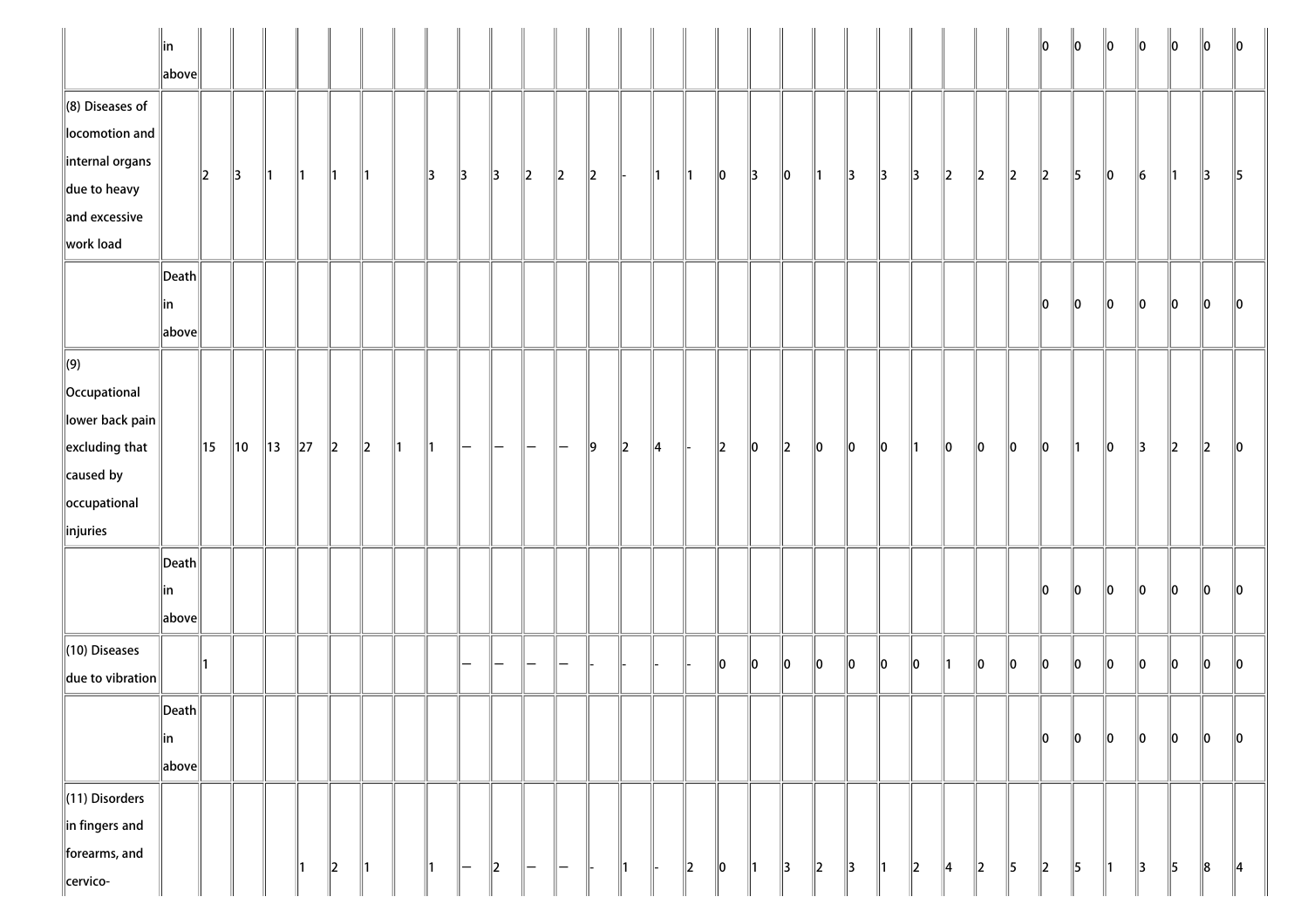| $\ $ bronchial                     |                       |               |    |               |               |         |               |               |               |           |         |              |                   |               |               |               |               |               |               |               |               |               |         |               |         |           |               |         |         |    |     |         |         |                 |
|------------------------------------|-----------------------|---------------|----|---------------|---------------|---------|---------------|---------------|---------------|-----------|---------|--------------|-------------------|---------------|---------------|---------------|---------------|---------------|---------------|---------------|---------------|---------------|---------|---------------|---------|-----------|---------------|---------|---------|----|-----|---------|---------|-----------------|
| disorder                           |                       |               |    |               |               |         |               |               |               |           |         |              |                   |               |               |               |               |               |               |               |               |               |         |               |         |           |               |         |         |    |     |         |         |                 |
|                                    | $\vert$ Death $\vert$ |               |    |               |               |         |               |               |               |           |         |              |                   |               |               |               |               |               |               |               |               |               |         |               |         |           |               |         |         |    |     |         |         |                 |
|                                    | ∥in                   |               |    |               |               |         |               |               |               |           |         |              |                   |               |               |               |               |               |               |               |               |               |         |               |         |           |               | 10      | 10      | 10 | 10  | 10      | 10      | $\mathsf{I}$ lo |
|                                    | above                 |               |    |               |               |         |               |               |               |           |         |              |                   |               |               |               |               |               |               |               |               |               |         |               |         |           |               |         |         |    |     |         |         |                 |
| $\ $ (12) Diseases                 |                       |               |    |               |               |         |               |               |               |           |         |              |                   |               |               |               |               |               |               |               |               |               |         |               |         |           |               |         |         |    |     |         |         |                 |
| due to causes                      |                       |               |    |               |               |         |               |               |               |           |         |              |                   |               |               |               |               |               |               |               |               |               |         |               |         |           |               |         |         |    |     |         |         |                 |
| $\left\Vert$ other than (8)        |                       |               |    |               |               |         |               |               |               | $-$       | $-$     | $\mathsf{I}$ | $\parallel$ 1     |               | $\ 2\ $       | H-            |               | $\parallel$ 1 | $\parallel$ 1 | $\parallel$ 1 | $\ 2\ $       | $\parallel$ 3 | $\ 0\ $ | $\parallel$ 1 | $\ 2\ $ | ∥1        | $\parallel$ 1 | ∥1      | $\ 2\ $ | 10 | 13  | 14      | 14      | $\parallel$ 4   |
| $\ $ to (11)                       |                       |               |    |               |               |         |               |               |               |           |         |              |                   |               |               |               |               |               |               |               |               |               |         |               |         |           |               |         |         |    |     |         |         |                 |
|                                    | $\ $ Death $\ $       |               |    |               |               |         |               |               |               |           |         |              |                   |               |               |               |               |               |               |               |               |               |         |               |         |           |               |         |         |    |     |         |         |                 |
|                                    | ∥in                   |               |    |               |               |         |               |               |               |           |         |              |                   |               |               |               |               |               |               |               |               |               |         |               |         |           |               | 10      | 10      | 10 | 10  |         | 10      | 10              |
|                                    | above                 |               |    |               |               |         |               |               |               |           |         |              |                   |               |               |               |               |               |               |               |               |               |         |               |         |           |               |         |         |    |     |         |         |                 |
| $\ $ (13) Anoxia                   |                       | 3             |    | ∥1            | $\parallel$ 3 |         |               |               |               | $\equiv$  | ∥1      | $\ 2\ $      | $\ 2\ $           | 11            |               |               |               | $\ 0\ $       | $\parallel$ 1 | $\ 0\ $       | $\parallel$ 1 | $ 0\rangle$   | 10      | $\ 2\ $       | $\ 0\ $ | $\ 0\ $   | $\ 0\ $       | $\ 0\ $ | 0       | 11 | 0   | $\ 0\ $ | $\ 0\ $ | $\ 0\ $         |
|                                    | Death                 |               |    |               |               |         |               |               |               |           |         |              |                   |               |               |               |               |               |               |               |               |               |         |               |         |           |               |         |         |    |     |         |         |                 |
|                                    | ∥in                   |               |    |               |               |         |               |               |               |           |         |              |                   |               |               |               |               |               |               |               |               |               |         |               |         |           |               | llo.    | 10      |    | llo | 10      | $\ 0\ $ | 10              |
|                                    | above                 |               |    |               |               |         |               |               |               |           |         |              |                   |               |               |               |               |               |               |               |               |               |         |               |         |           |               |         |         |    |     |         |         |                 |
| $\parallel$ (14) Diseases          |                       |               |    |               |               |         |               |               |               |           |         |              |                   |               |               |               |               |               |               |               |               |               |         |               |         |           |               |         |         |    |     |         |         |                 |
| $\ $ due to chemical               |                       |               |    |               |               |         |               |               |               |           |         |              |                   |               |               |               |               |               |               |               |               |               |         |               |         |           |               |         |         |    |     |         |         |                 |
| substances                         |                       | $\parallel$ 3 | ∥9 | $\parallel$ 4 | $\parallel$ 4 | $\ 2\ $ | $\parallel$ 1 | $\parallel$ 3 | $\parallel$ 3 | $\vert$ 5 | $\ 2\ $ | $-$          | $\overline{}$     | $\parallel$ 1 | $\parallel$ 4 | $\parallel$ 3 | $\parallel$ 4 | $\ 2\ $       | $\ 0\ $       | $ 0\rangle$   | $\parallel$ 4 | 2             | $\ 0\ $ | $\ 0\ $       | $\ 0\ $ | $\vert$ 2 | 12            |         | 11.     | 10 | 11  | ∥1∶     | $\ 0\ $ | $\parallel$ 0   |
| $\ $ (excluding                    |                       |               |    |               |               |         |               |               |               |           |         |              |                   |               |               |               |               |               |               |               |               |               |         |               |         |           |               | 10      |         |    |     |         |         |                 |
| cancer)                            |                       |               |    |               |               |         |               |               |               |           |         |              |                   |               |               |               |               |               |               |               |               |               |         |               |         |           |               |         |         |    |     |         |         |                 |
|                                    |                       |               |    |               |               |         |               |               |               |           |         |              |                   |               |               |               |               |               |               |               |               |               |         |               |         |           |               |         |         |    |     |         |         |                 |
|                                    | $\vert$ Death $\vert$ |               |    |               |               |         |               |               |               |           |         |              |                   |               |               |               |               |               |               |               |               |               |         |               |         |           |               |         |         |    |     |         |         |                 |
|                                    | in                    |               |    |               |               |         |               |               |               |           |         |              |                   |               |               |               |               |               |               |               |               |               |         |               |         |           |               | 10      | 11      | 10 | 10  | 10      | llo     | 10              |
|                                    | above                 |               |    |               |               |         |               |               |               |           |         |              |                   |               |               |               |               |               |               |               |               |               |         |               |         |           |               |         |         |    |     |         |         |                 |
| $\sqrt{(15)}$                      |                       |               |    |               |               |         |               |               |               |           |         |              |                   |               |               |               |               |               |               |               |               |               |         |               |         |           |               |         |         |    |     |         |         |                 |
| $\left\ $ Pneumoconiosis $\right $ |                       |               |    |               |               |         |               |               |               |           |         |              |                   |               |               |               |               |               |               |               |               |               |         |               |         |           |               |         |         |    |     |         |         |                 |
| $\ $ and                           |                       |               |    |               |               |         |               |               |               | -         | —       | $-$          | $\qquad \qquad -$ |               |               |               |               | $\ 0\ $       | $\ 0\ $       | 0             | $\ 0\ $       | $\ 0\ $       | 10      | 10            | $\ 0\ $ | 10        | $\ 0\ $       | 10      | 10      | 10 | 10  | 10      | $\ 0\ $ | $\ 0\ $         |
| complications                      |                       |               |    |               |               |         |               |               |               |           |         |              |                   |               |               |               |               |               |               |               |               |               |         |               |         |           |               |         |         |    |     |         |         |                 |
| $\ $ (only absent)                 |                       |               |    |               |               |         |               |               |               |           |         |              |                   |               |               |               |               |               |               |               |               |               |         |               |         |           |               |         |         |    |     |         |         |                 |
| $\parallel$ (16) Diseases          |                       |               |    |               |               |         |               |               |               |           |         |              |                   |               |               |               |               |               |               |               |               |               |         |               |         |           |               |         |         |    |     |         |         |                 |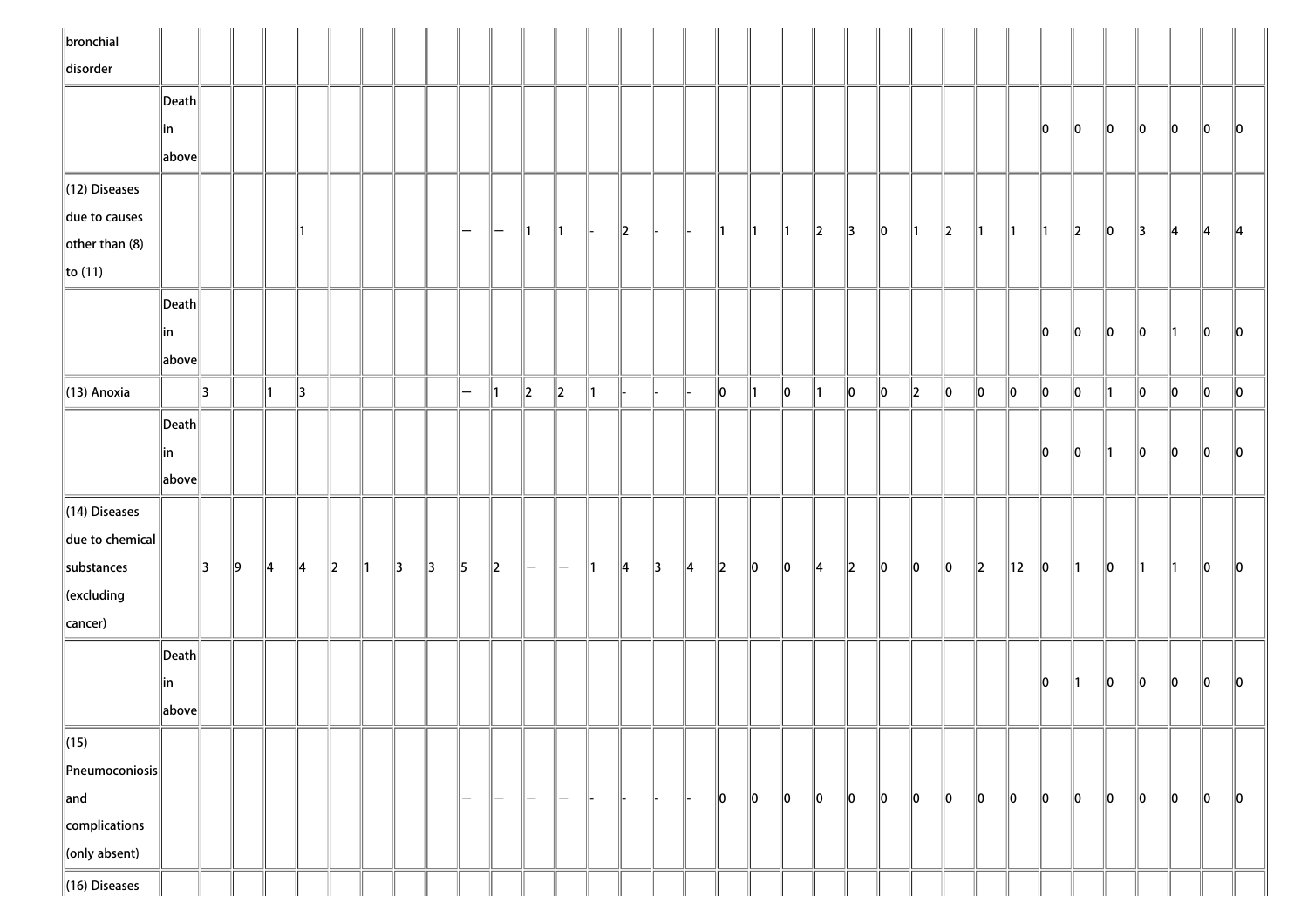| $\ $ due to                     |                                        |  |  |  |  |  |  |  |  | $\ 0\ $       | $\ 0\ $ | $\ 0\ $     | $\ 0\ $     | $\ 0\ $ | $\ 0\ $     | $\ 0\ $     | $\ 0\ $ | $\ 0\ $ | $\ 0\ $ | $\ 0\ $ | $\ 0\ $ | $\parallel$ 1 | $\ 0\ $ | $\ 0\ $ | $\parallel$ 1 | $\parallel$ 7 |
|---------------------------------|----------------------------------------|--|--|--|--|--|--|--|--|---------------|---------|-------------|-------------|---------|-------------|-------------|---------|---------|---------|---------|---------|---------------|---------|---------|---------------|---------------|
| $\parallel$ pathogenic          |                                        |  |  |  |  |  |  |  |  |               |         |             |             |         |             |             |         |         |         |         |         |               |         |         |               |               |
| $\sqrt{\frac{1}{10}}$ organisms |                                        |  |  |  |  |  |  |  |  |               |         |             |             |         |             |             |         |         |         |         |         |               |         |         |               |               |
|                                 | $\left\Vert \mathsf{Death}\right\Vert$ |  |  |  |  |  |  |  |  |               |         |             |             |         |             |             |         |         |         |         |         |               |         |         |               |               |
|                                 | ∥in                                    |  |  |  |  |  |  |  |  |               |         |             |             |         |             |             |         |         |         | 10      | $\ 0\ $ | $\ 0\ $       | $\ 0\ $ | $\ 0\ $ | $\ 0\ $       | $\ 0\ $       |
|                                 | $\ $ above $\ $                        |  |  |  |  |  |  |  |  |               |         |             |             |         |             |             |         |         |         |         |         |               |         |         |               |               |
| $\ $ (16)-2                     |                                        |  |  |  |  |  |  |  |  |               |         |             |             |         |             |             |         |         |         |         |         |               |         |         |               |               |
| Occupational                    |                                        |  |  |  |  |  |  |  |  |               |         |             |             |         |             |             |         |         |         |         |         |               |         |         |               |               |
| Diseases due to                 |                                        |  |  |  |  |  |  |  |  |               |         |             |             |         |             |             |         |         |         |         |         |               |         |         |               |               |
| COVID-19 in                     |                                        |  |  |  |  |  |  |  |  |               |         |             |             |         |             |             |         |         |         |         |         |               |         |         |               | $\mathbb I$ 7 |
| above in above                  |                                        |  |  |  |  |  |  |  |  |               |         |             |             |         |             |             |         |         |         |         |         |               |         |         |               |               |
| $\parallel$ pathogenic          |                                        |  |  |  |  |  |  |  |  |               |         |             |             |         |             |             |         |         |         |         |         |               |         |         |               |               |
| $\ $ organisms                  |                                        |  |  |  |  |  |  |  |  |               |         |             |             |         |             |             |         |         |         |         |         |               |         |         |               |               |
|                                 | $\ $ Death $\ $                        |  |  |  |  |  |  |  |  |               |         |             |             |         |             |             |         |         |         |         |         |               |         |         |               |               |
|                                 | in                                     |  |  |  |  |  |  |  |  |               |         |             |             |         |             |             |         |         |         |         |         |               |         |         |               | $\ 0\ $       |
|                                 | $\ $ above $\ $                        |  |  |  |  |  |  |  |  |               |         |             |             |         |             |             |         |         |         |         |         |               |         |         |               |               |
| $\parallel$ (17) Cancer due     |                                        |  |  |  |  |  |  |  |  |               |         |             |             |         |             |             |         |         |         |         |         |               |         |         |               |               |
| to ionizing                     |                                        |  |  |  |  |  |  |  |  | $\parallel$ 0 | 10      | $\ 0\ $     | $ 0\rangle$ | $\ 0\ $ | $ 0\rangle$ | $ 0\rangle$ | $\ 0\ $ | $\ 0\ $ | $\ 0\ $ | $\ 0\ $ | $\ 0\ $ | $\ 0\ $       | $\ 0\ $ | $\ 0\ $ | $\ 0\ $       | $\ 0\ $       |
| radiation                       |                                        |  |  |  |  |  |  |  |  |               |         |             |             |         |             |             |         |         |         |         |         |               |         |         |               |               |
|                                 | $\left\Vert \mathsf{Death}\right\Vert$ |  |  |  |  |  |  |  |  |               |         |             |             |         |             |             |         |         |         |         |         |               |         |         |               |               |
|                                 |                                        |  |  |  |  |  |  |  |  |               |         |             |             |         |             |             |         |         |         | $\ 0\ $ | $\ 0\ $ | $\ 0\ $       | $\ 0\ $ | $\ 0\ $ | $\ 0\ $       | $\ 0\ $       |
|                                 | ∥in                                    |  |  |  |  |  |  |  |  |               |         |             |             |         |             |             |         |         |         |         |         |               |         |         |               |               |
|                                 | $\ $ above $\ $                        |  |  |  |  |  |  |  |  |               |         |             |             |         |             |             |         |         |         |         |         |               |         |         |               |               |
| $\parallel$ (18) Cancer due     |                                        |  |  |  |  |  |  |  |  |               |         |             |             |         |             |             |         |         |         |         |         |               |         |         |               |               |
| to chemical                     |                                        |  |  |  |  |  |  |  |  | 10            | $\ 0\ $ | $\parallel$ | $\ 0\ $     | $\ 0\ $ | $\ 0\ $     | $\ 0\ $     | $\ 0\ $ | $\ 0\ $ | $\ 0\ $ | $\ 0\ $ | $\ 0\ $ | $\ 0\ $       | $\ 0\ $ | $\ 0\ $ | $\ 0\ $       | $\parallel$ 0 |
| substances                      |                                        |  |  |  |  |  |  |  |  |               |         |             |             |         |             |             |         |         |         |         |         |               |         |         |               |               |
|                                 | $\vert$ Death $\vert$                  |  |  |  |  |  |  |  |  |               |         |             |             |         |             |             |         |         |         |         |         |               |         |         |               |               |
|                                 | ∥in                                    |  |  |  |  |  |  |  |  |               |         |             |             |         |             |             |         |         |         | 10      | 10      | 10            | $\ 0\ $ | $\ 0\ $ | $\ 0\ $       | $\ 0\ $       |
|                                 | $\ $ above $\ $                        |  |  |  |  |  |  |  |  |               |         |             |             |         |             |             |         |         |         |         |         |               |         |         |               |               |
| $\parallel$ (19) Cancer due     |                                        |  |  |  |  |  |  |  |  |               |         |             |             |         |             |             |         |         |         |         |         |               |         |         |               |               |
| to causes other                 |                                        |  |  |  |  |  |  |  |  |               |         |             |             |         |             |             |         |         |         |         |         |               |         |         |               |               |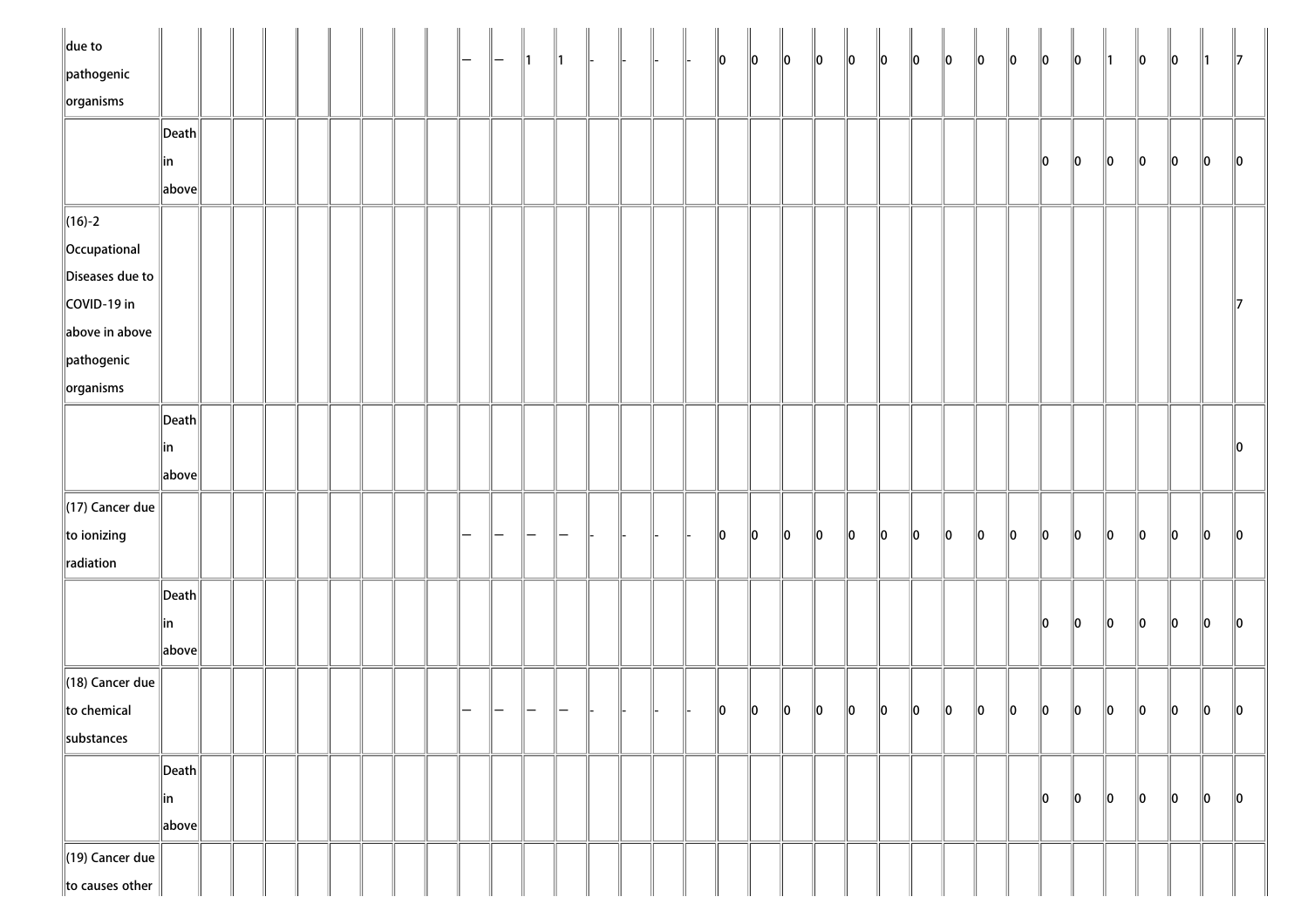| $\ $ than (17) and         |                       |  |  |  |  |     |               |               | $\parallel -$ | $\parallel$   | $\parallel$ |  | $\ 0\ $ | $\ 0\ $ | $\ 0\ $ | $\ 0\ $       | $\ 0\ $     | $\ 0\ $ | $\ 0\ $       | $\ 0\ $ | $\ 0\ $       | $\ 0\ $ | $\ 0\ $       | $\ 0\ $       | $\ 0\ $       | $\ 0\ $       | $\ 0\ $       | $\ 0\ $     | $\ 0\ $       |
|----------------------------|-----------------------|--|--|--|--|-----|---------------|---------------|---------------|---------------|-------------|--|---------|---------|---------|---------------|-------------|---------|---------------|---------|---------------|---------|---------------|---------------|---------------|---------------|---------------|-------------|---------------|
| $\ $ (18)                  |                       |  |  |  |  |     |               |               |               |               |             |  |         |         |         |               |             |         |               |         |               |         |               |               |               |               |               |             |               |
|                            | $\ $ Death $\ $       |  |  |  |  |     |               |               |               |               |             |  |         |         |         |               |             |         |               |         |               |         |               |               |               |               |               |             |               |
|                            | ∥in                   |  |  |  |  |     |               |               |               |               |             |  |         |         |         |               |             |         |               |         |               |         | 10            | $\ 0\ $       | $\ 0\ $       | 10            | 10            | 10          | $\parallel$ 0 |
|                            | above                 |  |  |  |  |     |               |               |               |               |             |  |         |         |         |               |             |         |               |         |               |         |               |               |               |               |               |             |               |
| $\parallel$ (20)           |                       |  |  |  |  |     |               |               |               |               |             |  |         |         |         |               |             |         |               |         |               |         |               |               |               |               |               |             |               |
| $\ $ Cerebrovascular $\ $  |                       |  |  |  |  |     |               |               |               |               |             |  |         |         |         |               |             |         |               |         |               |         |               |               |               |               |               |             |               |
| disease, heart             |                       |  |  |  |  |     |               |               |               |               |             |  |         |         |         |               |             |         |               |         |               |         |               |               |               |               |               |             |               |
| disease, etc.              |                       |  |  |  |  |     |               |               |               |               |             |  |         |         |         |               |             |         |               |         |               |         | $\ 2\ $       | ∥1            | $\parallel$ 1 | $\parallel$ 1 | $\ 2\ $       | 11.         | $\parallel$ 1 |
| $\ $ due to                |                       |  |  |  |  |     |               |               |               |               |             |  |         |         |         |               |             |         |               |         |               |         |               |               |               |               |               |             |               |
| overwork                   |                       |  |  |  |  |     |               |               |               |               |             |  |         |         |         |               |             |         |               |         |               |         |               |               |               |               |               |             |               |
|                            | $\vert$ Death $\vert$ |  |  |  |  |     |               |               |               |               |             |  |         |         |         |               |             |         |               |         |               |         |               |               |               |               |               |             |               |
|                            | in                    |  |  |  |  |     |               |               |               |               |             |  |         |         |         |               |             |         |               |         |               |         | $\parallel$ 1 | $\parallel$ 1 | $\ 0\ $       | $\parallel$ 1 | $\parallel$ 1 | ∥1          | $\ 0\ $       |
|                            | above                 |  |  |  |  |     |               |               |               |               |             |  |         |         |         |               |             |         |               |         |               |         |               |               |               |               |               |             |               |
| $\ $ (21) Mental           |                       |  |  |  |  |     |               |               |               |               |             |  |         |         |         |               |             |         |               |         |               |         |               |               |               |               |               |             |               |
| disorder due to            |                       |  |  |  |  |     |               |               |               |               |             |  |         |         |         |               |             |         |               |         |               |         |               |               |               |               |               |             |               |
| serious                    |                       |  |  |  |  |     |               |               |               |               |             |  |         |         |         |               |             |         |               |         |               |         |               |               |               |               |               |             |               |
| occupational               |                       |  |  |  |  |     |               |               |               |               |             |  |         |         |         |               |             |         |               |         |               |         | $\parallel$ 1 | $\parallel$ 1 | $\ 0\ $       | $\ 0\ $       | $\ 0\ $       | $ 0\rangle$ | $\parallel$ 3 |
| psychological              |                       |  |  |  |  |     |               |               |               |               |             |  |         |         |         |               |             |         |               |         |               |         |               |               |               |               |               |             |               |
| burden                     |                       |  |  |  |  |     |               |               |               |               |             |  |         |         |         |               |             |         |               |         |               |         |               |               |               |               |               |             |               |
|                            | $\ $ Death $\ $       |  |  |  |  |     |               |               |               |               |             |  |         |         |         |               |             |         |               |         |               |         |               |               |               |               |               |             |               |
|                            | ∥in                   |  |  |  |  |     |               |               |               |               |             |  |         |         |         |               |             |         |               |         |               |         | $\ 0\ $       | $\parallel$ 1 | $ 0\rangle$   | $\ 0\ $       | $\ 0\ $       | $ 0\rangle$ | $\ 0\ $       |
|                            | above                 |  |  |  |  |     |               |               |               |               |             |  |         |         |         |               |             |         |               |         |               |         |               |               |               |               |               |             |               |
| $\ $ (22) Other            |                       |  |  |  |  |     |               |               |               |               |             |  |         |         |         |               |             |         |               |         |               |         |               |               |               |               |               |             |               |
| diseases                   |                       |  |  |  |  |     |               |               |               |               |             |  |         |         |         |               |             |         |               |         |               |         |               |               |               |               |               |             |               |
| $\ $ evidently due to $\ $ |                       |  |  |  |  | $-$ | $\overline{}$ | $\parallel$ 1 | $\parallel$ 1 | $\parallel$ 1 |             |  | $\ 0\ $ | $\ 0\ $ | $\ 0\ $ | $\parallel$ 1 | $ 0\rangle$ | $\ 0\ $ | $\parallel$ 4 | $\ 2\ $ | $\parallel$ 4 | $\ 0\ $ | $ 0\rangle$   | $\ 0\ $       | $\ 2\ $       | ∥1            | $\parallel$ 1 | $ 0\rangle$ | $\ 0\ $       |
| occupational               |                       |  |  |  |  |     |               |               |               |               |             |  |         |         |         |               |             |         |               |         |               |         |               |               |               |               |               |             |               |
| causes                     |                       |  |  |  |  |     |               |               |               |               |             |  |         |         |         |               |             |         |               |         |               |         |               |               |               |               |               |             |               |
|                            | $\vert$ Death $\vert$ |  |  |  |  |     |               |               |               |               |             |  |         |         |         |               |             |         |               |         |               |         |               |               |               |               |               |             |               |
|                            | in                    |  |  |  |  |     |               |               |               |               |             |  |         |         |         |               |             |         |               |         |               |         | 10            | 10            | 10            | 10            | 10            | 10          | $\ 0\ $       |